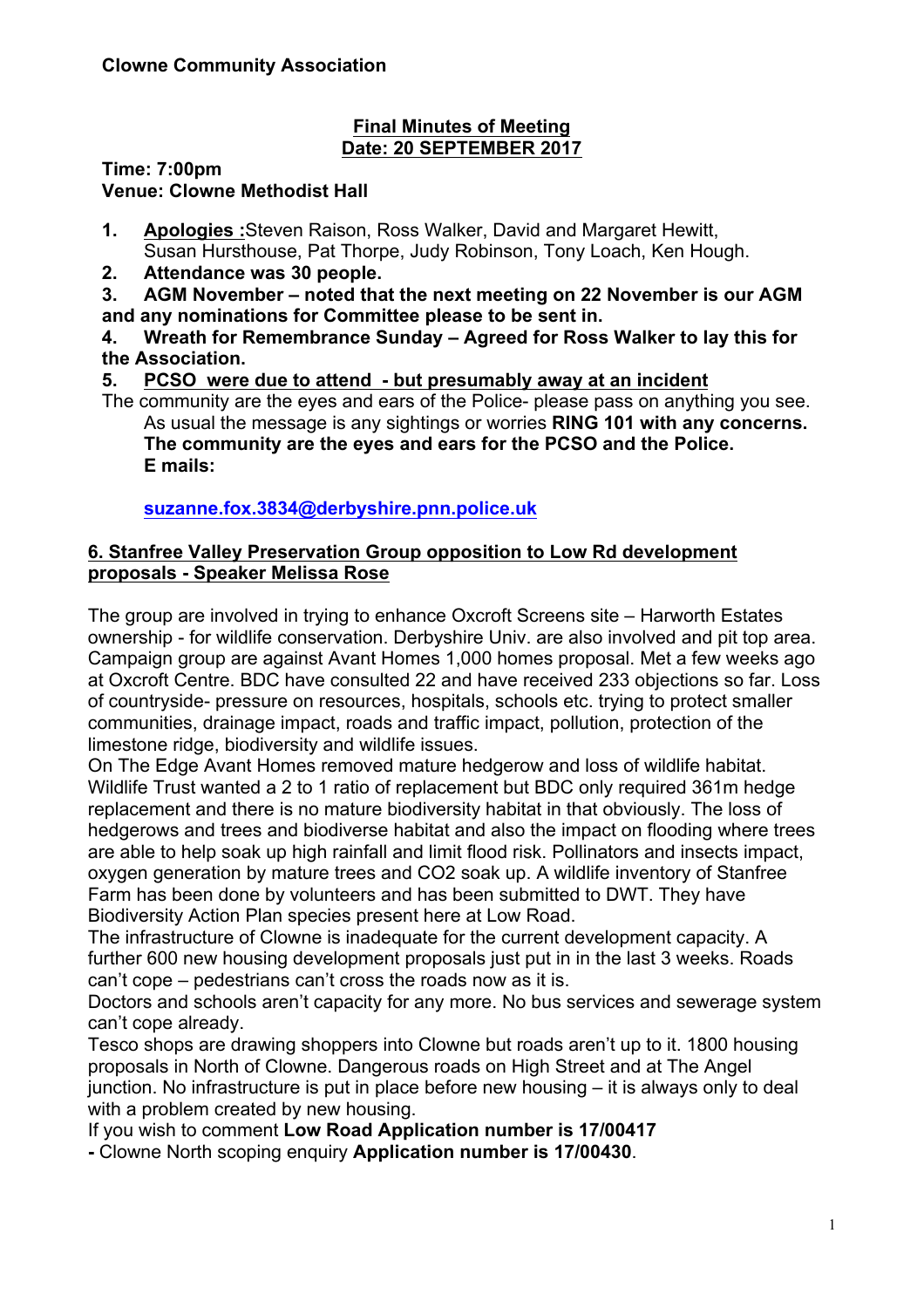# **Questions/ Comments raised**

**Q**. STWA don't have an influence/input to decisions on housing – they just have to cope with the new connections being made

STWA spokesman at our meeting in the past said they should be informed and they are not. They are in denial .

**Q**. Bolsover Council are in denial about the impact on schools etc.

**Q**. CIL money ( Community Infrastructure Levy) the money goes to the Council and the Council also get additional rate income benefit too from Govt for new houses.

**Q**. The Bolsover town north development will also come to Junction 30 – despite the developers saying it will go to Junction 29A of the M1**.**

**Q.** We have 900 empty houses in Bolsover – at the same time as all the new housing is being built. If all agricultural land is lost how will future generations feed themselves?

**Q.** Suggest invite Dennis Skinner MP to attend and support objections to development – but he has already said Clowne is a hot spot and we will just have to put up with it! We need him on our side.

**Q.** We have 3,500 existing dwellings at present in Clowne . The plan is for 2,500 more – so two thirds as big again as currently- the impact will be massive change and impact on all aspects of the town. The roads in particular in the centre can't cope as it is.

**Q.** Rotherham Road – the 69 new houses development – Gleeson- has had a huge traffic impact on Rotherham Rd from the no. of cars speeding alon . The pollution impact is and will continue to be huge.

## **7. Bolsover 5 Year Supply of Housing sites Review- Greg Lindley**

Margaret and David Hewitt asked at the last Parish Council meeting about the 5 year supply and the Local Plan.

Bolsover have developed a 5 year supply and Council report from August explains that Bolsover now have a 5 year supply - indeed it is shown that they have up to 8 or 9 years supply of land capable of development in the next 5 years. They are working on a rate of build of 240 homes pa across Bolsover.

The New Local Plan is now delayed until Autumn 2018 .

It leaves Clowne at risk still from Development Proposals that are inappropriate to our town's needs.

David had presented a list of current developments and proposals and this was presented to the meeting on screen:-

|              | <b>Houses</b> | <b>People</b> | <b>Kids</b> | Cars  | <b>Journeys</b> |
|--------------|---------------|---------------|-------------|-------|-----------------|
| <b>North</b> | 1.187         | 2.274         | 1.187       | 2.274 | 8.160           |
| <b>South</b> | 1.670         | 3.340         | 1,670       | 3,340 | 6.700           |
| <b>Total</b> | 2,857         | 5.714         | 2,857       | 5.714 | 14,860          |

We need to Object to the Council and make our views known. Doubling the size of the town is not sensible with 3,000 extra housing proposals – given the infrastructure constraints here.

It has recently been suggested by Bolsover Council that they could knock down 2 Council houses on Mansfield Rd to make a new access to The Arc and this will simply move the traffic problem to a new place – not solve it.

## **8. Parish View- Neighbourhood Pan and development**

On raising it at the last Parish meeting Next Parish raise it again.

No Neighbourhood Plan because the Parish rejected it and we are now suffering for that lack.

Parish Council agreed that they would object to the 3 current Planning applications. but they usually say very little on Planning apps

Cllr Jim Smith has submitted a strong objection letter to the Low Rd proposals. Next Parish raise it again.